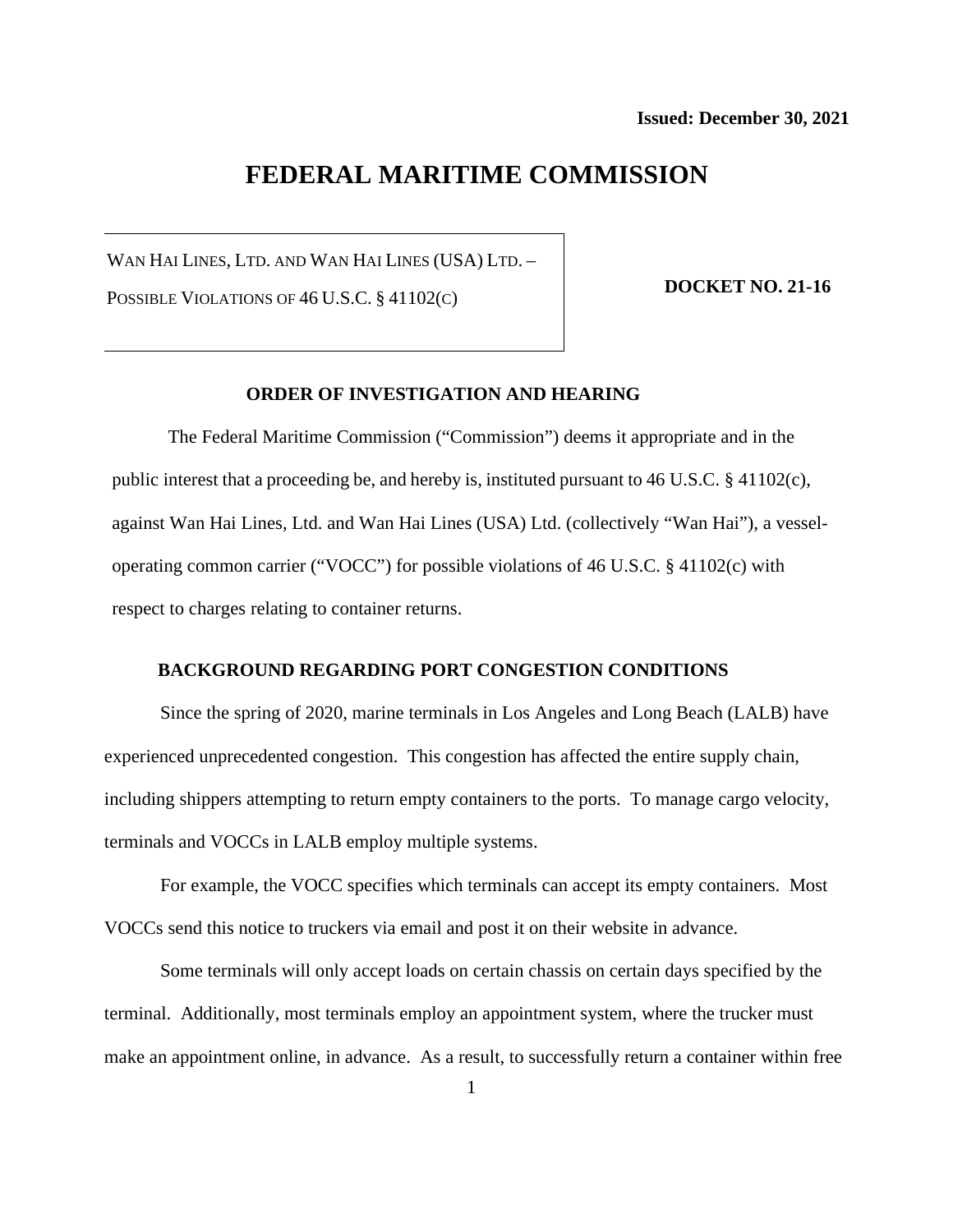time, a shipper or its trucker must determine where the VOCC will accept the container, if the terminal will accept the chassis, and then secure an appointment at that location.

Detention (sometimes called "per diem") is a charge applied for use of the container once it leaves the port past free time, which is the time a carrier must allow for the shipper to have a "reasonable opportunity to retrieve its cargo."<sup>[1](#page-1-0)</sup> The purpose of this charge is twofold: to compensate the VOCC for the use of its equipment (the container); and to incentivize its prompt return to port. $<sup>2</sup>$  $<sup>2</sup>$  $<sup>2</sup>$ </sup>

However, due to the referenced congestion, on some days there are no return locations offered by the VOCC, or the locations offered by the VOCC have no available appointments with the terminal operator, or the terminal operator is not accepting containers on a particular chassis. In this scenario, the trucker cannot return the container. Under these circumstances, the incentive to return the container is not enhanced by detention charges. In addition, there is no alternative value of the container for the VOCC due to the congestion because the VOCC is unable to handle the volume of empty containers it already has within the terminal.

If the charges no longer relate to the intended purpose, they may amount to an unreasonable practice under these conditions.[3](#page-1-2)

Based on information provided to it, the Commission's Bureau of Enforcement makes the following allegations:

## **STATEMENT OF FACTS**

<span id="page-1-0"></span><sup>&</sup>lt;sup>1</sup> *Investigation of Free Time Practices—Port of San Diego, 9 F.M.C. 525 at 539 (FMC 1966).* 

<span id="page-1-1"></span><sup>2</sup> 84 FR at 48851-53; *Fact Finding Investigation No. 28 Final Report* at 12 (Dec. 3, 2018).

<span id="page-1-2"></span> $346$  C.F.R. § 545.5(c)(2)(ii)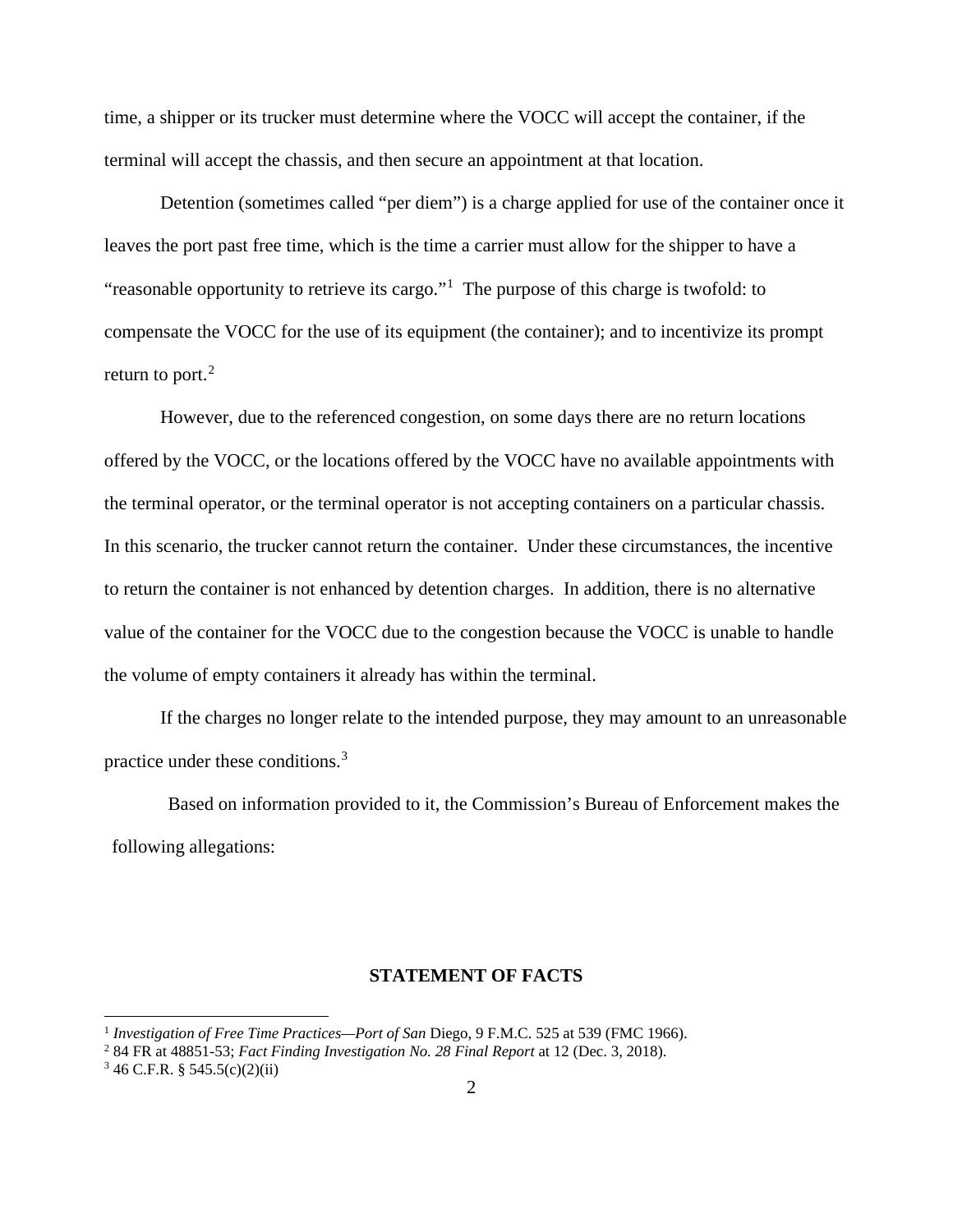### **CONSTITUTING BASIS OF VIOLATIONS**

1. Wan Hai Lines, Ltd. is a VOCC headquartered in Taipei, Taiwan at:

Wan Hai Lines, Ltd.  $10<sup>th</sup>$  Floor, No. 136 Sung Chiang Road Taipei 104528 Taiwan

2. Wan Hai maintains offices in the U.S. at:

Wan Hai (USA) Ltd. 17200 N. Perimeter Drive Suite 200 Scottsdale, AZ 85255

- 3. Wan Hai is the 25th largest VOCC for imports to the United States, with over 176,000 TEUs in the first 11 months of 2021, and the 18th largest VOCC for exports, with over [4](#page-2-0)6,000 TEUs in the first 11 months of  $2021<sup>4</sup>$
- 4. Upon information and belief, during the spring of 2021, Wan Hai charged detention under the afore described circumstances at least 21 times. A list of the containers involved is included as Attachment A, and charges invoiced range from \$125.00 to \$1,550.00 per container.
- 5. For each of these containers, Wan Hai issued an invoice for detention charges.
- 6. Upon information and belief, for multiple free days, and/or multiple days under detention, Wan Hai either offered no return locations, the designated terminal was not accepting the containers' chassis, or appointments were unavailable for the subject containers.
- 7. Upon information and belief, the invoiced party provided Wan Hai with screenshots verifying these restrictions and requested a waiver.

<span id="page-2-0"></span><sup>4</sup> According to Datamyne query, November 23, 2021.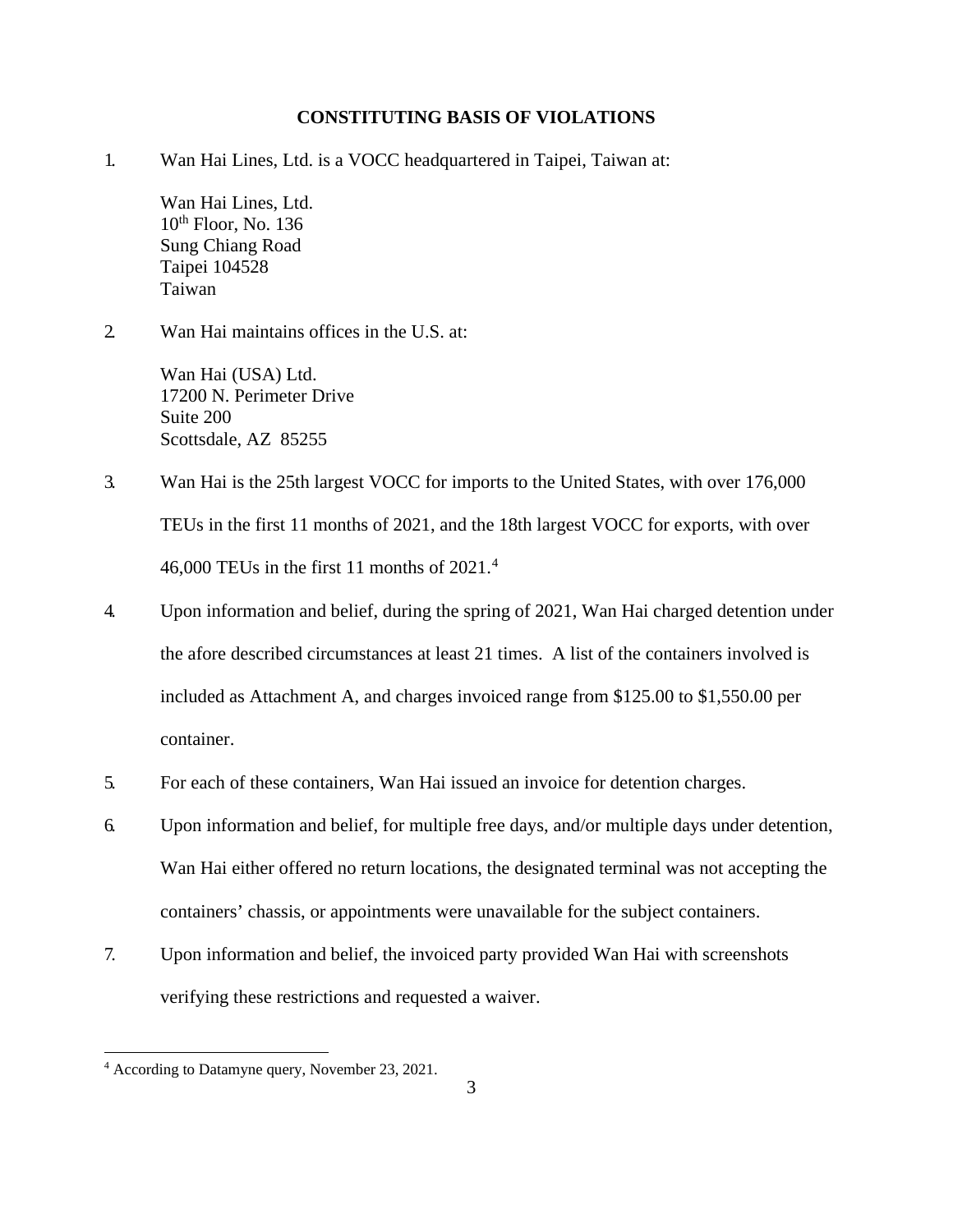- 8. Upon information and belief, Wan Hai denied the request to waive the charges.
- 9. Upon information and belief, Wan Hai's justification for denying the dispute was that it was unable to waive the charges because it did not control the appointment system.

### **THE COMMISSION'S JURISDICTION AND REQUIREMENTS OF LAW**

- 10. Section 41102(c) of Title 46 of the United States Code provides that "A common carrier, marine terminal operator, or ocean transportation intermediary may not fail to establish, observe, and enforce just and reasonable regulations and practices relating to or connected with receiving, handling, storing, or delivering property."
- 11. Section 41302(a) of Title 46 of the United States Code empowers the Commission to investigate any conduct or agreement that the Commission believes may be in violation of the Shipping Act.
- 12. Under section 41304 of Title 46 of the United States Code, the Commission may, after notice and an opportunity for hearing, issue an order relating to any violation of the Shipping Act, including assessment of a civil penalty.
- 13. The activities of Wan Hai, described above, were provided as part of and in connection with the transportation by water of cargo between the United States and a foreign country for compensation over which the Commission has jurisdiction per 46 U.S.C. § 41302.

## **VIOLATIONS OF THE SHIPPING ACT AND COMMISSION REGULATIONS**

14. On April 28, 2020, the Commission issued an interpretive rule providing guidance as to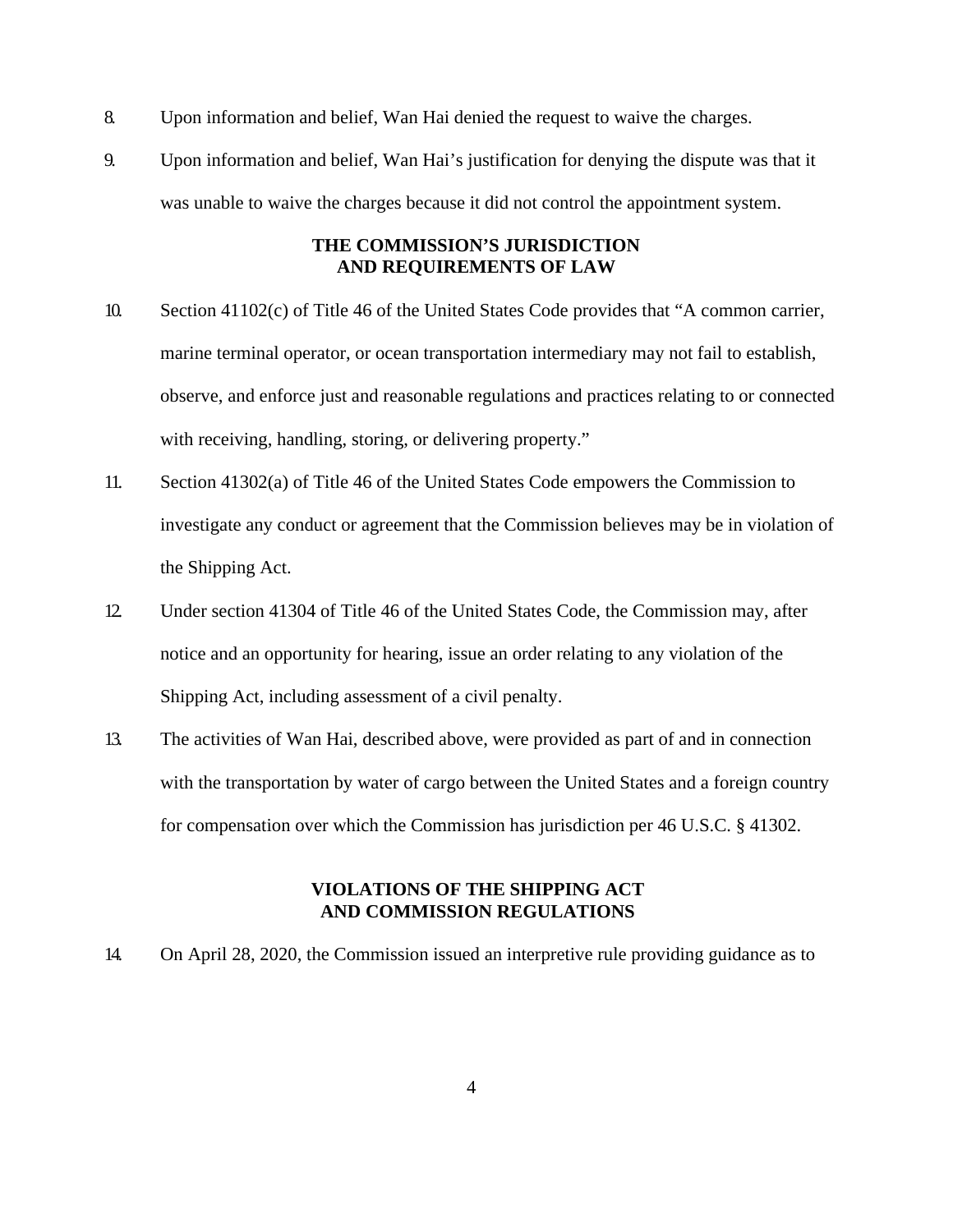what it may consider in assessing whether a detention practice is unjust or unreasonable.<sup>[5](#page-4-0)</sup>

- 15. This guidance applies to "practices and regulations relating to demurrage and detention for containerized cargo. For purposes of this rule, the terms demurrage and detention encompass any charges, including 'per diem,' assessed by ocean common carriers, marine terminal operators, or ocean transportation intermediaries ('regulated entities') related to the use of marine terminal space (e.g., land) or shipping containers, not including freight charges."[6](#page-4-1)
- 16. With respect to reasonableness, 46 C.F.R.  $\S$  545.5(c)(1), the interpretive rule, states "in assessing the reasonableness of demurrage and detention practices and regulations, the Commission will consider the extent to which demurrage and detention are serving their intended primary purposes as financial incentives to promote freight fluidity."
- 17. The Commission has made it clear that "the guidance on the incentive principle, demurrage and detention policies, and transparent terminology would apply in situations involving exports."[7](#page-4-2)
- 18. In the final rule, the Commission noted the well-established principle that under  $§$  41102(c), a regulation or practice must be tailored to meet its intended purpose.<sup>[8](#page-4-3)</sup> Even if a practice has a valid purpose, if it goes beyond what is necessary to achieve that purpose, it may still be unreasonable.<sup>[9](#page-4-4)</sup>

<span id="page-4-0"></span><sup>5</sup> 46 C.F.R. § 545.5(c)(1); 85 FR 29638 (May 18, 2020), *also available at* https://www2.fmc.gov/readingroom/docs/19- 05/19-05\_fnl\_rul\_fr.pdf/

<span id="page-4-1"></span> $646$  C.F.R. § 545.5(b).

<span id="page-4-2"></span><sup>7</sup> 85 Fed. Reg. at 29650.

<span id="page-4-3"></span><sup>8</sup> Final Rule: Interpretive Rule on Demurrage and Detention under the Shipping Act, 85 Fed. Reg. 29638, 29651 (May 18, 2020) (citing *Distribution Servs. Ltd. v. Trans-Pac. Freight Conference of Japan and Its Member Lines*, 24 S.R.R. 714, 722 (FMC 1988)).

<span id="page-4-4"></span><sup>9</sup> *Distribution Services, Ltd. V. Trans-Pacific Freight Conference of Japan and its Member Lines*, 1988 FMC LEXIS 52, at 19, (FMC 1988).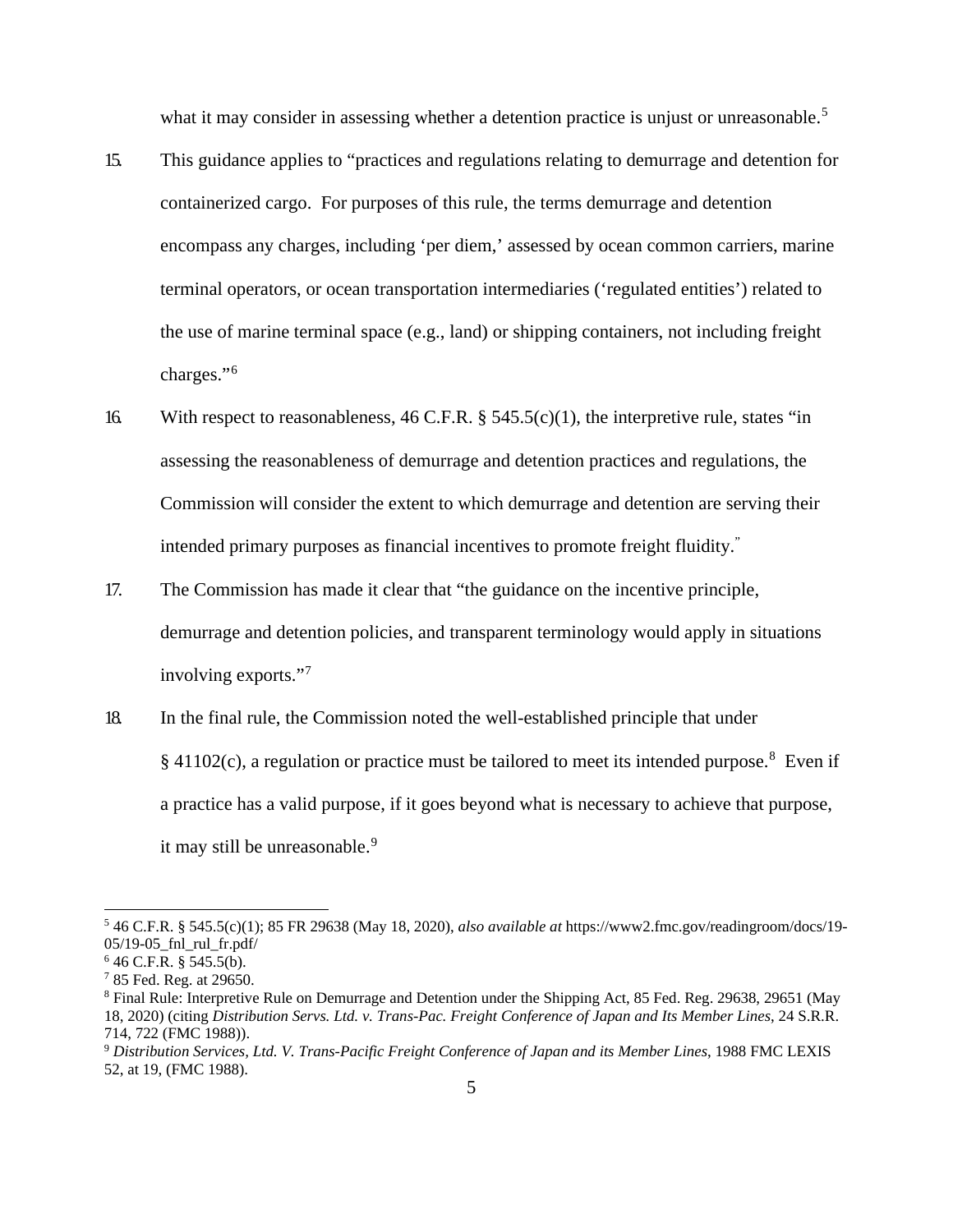- 19. Section 41102(c) derives from section 17 of the 1916 Act, which was described by the Commission as requiring a practice to be "fit and appropriate to the end in view."[10](#page-5-0) Courts have also included within the standard of reasonableness, as "whether the charge levied is reasonably related to the service rendered."[11](#page-5-1)
- 20. This reasonableness requirement extends to carrier practices relating to demurrage and detention. These are fees imposed by carriers on shippers and others (such as truckers) for use of the carrier's containers, or, in some instances, imposed by carriers on shippers and others for use of the marine terminal.<sup>12</sup>
- 21. In view of the foregoing, the Commission has decided that an adjudicatory proceeding is required to determine whether Wan Hai is in violation of 46 U.S.C. § 41102(c) by its practice of assessing detention charges where: (a) Wan Hai either failed to provide an equipment return location; (b) where Wan Hai identified an equipment return location that was not accepting the container chassis; or (c) appointments were unavailable for equipment return.
- 22. Furthermore, it is alleged that upon such charges being disputed and evidence being produced to Wan Hai that no such appointments were available, Wan Hai failed to waive detention charges.
- 23. If so, this proceeding also shall determine whether civil penalties should be assessed and, if so, in what amount, and whether a cease-and-desist order should be issued.

<span id="page-5-0"></span><sup>10</sup> *Investigation of Free Time Practices, Port of San Diego*, 9 F.M.C. 524, 547 (FMC 1966).

<span id="page-5-1"></span><sup>11</sup> *Volkswagenwerk Aktiengesellschaft v. Fed. Mar. Comm'n*, 390 U.S. 261, 282 (1968).

<span id="page-5-2"></span> $12$  Fact Finding Investigation No. 28 Order of Investigation at 2 (Mar. 5, 2018).

https://www2.fmc.gov/readingroom/docs/FF%20No.%2028/ff-28\_ord2.pdf/; 46 C.F.R. 545.5(b).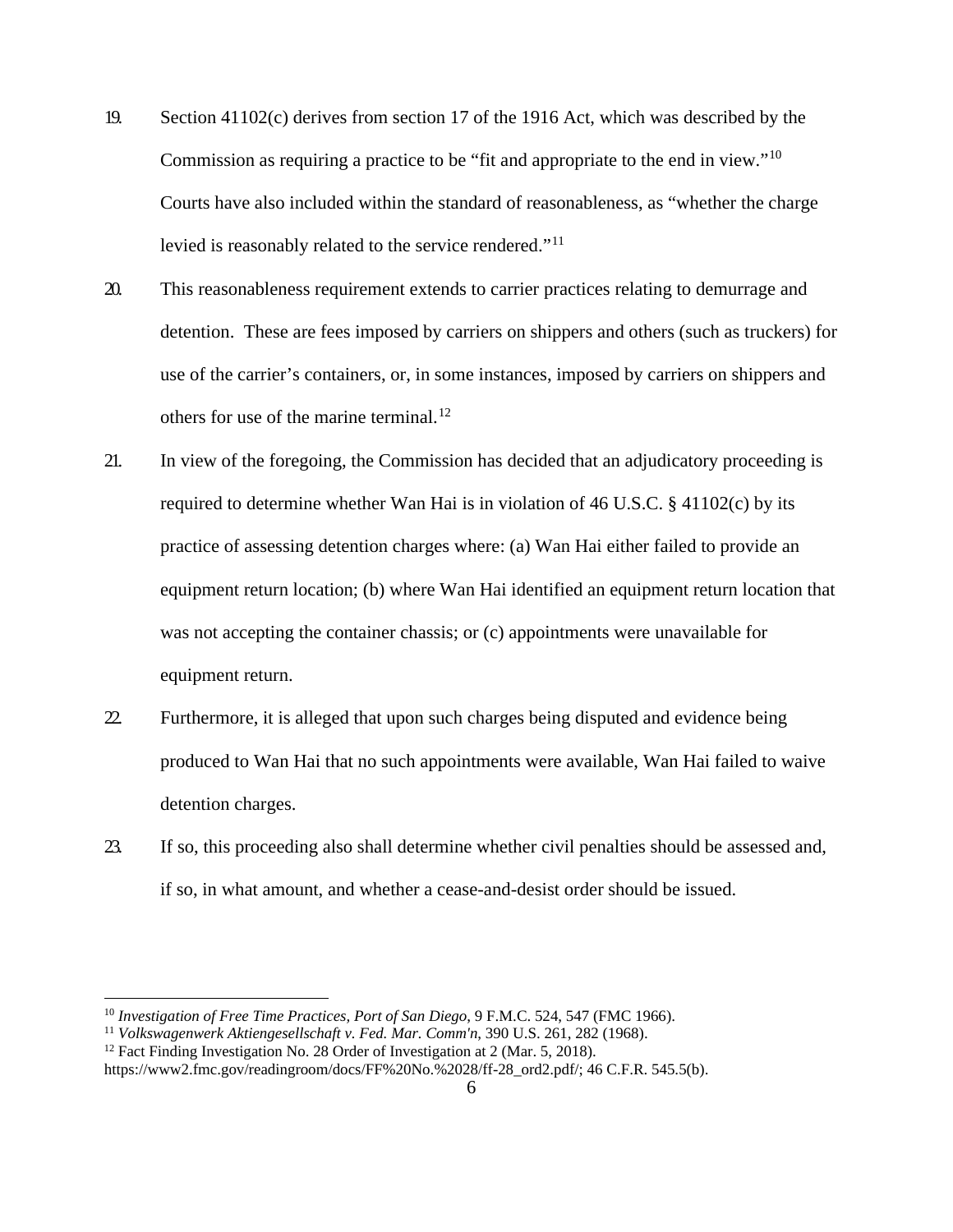#### **ORDER**

#### NOW THEREFORE IT IS ORDERED that pursuant to 46 U.S.C. §§ 41102(c) and

41302(a), and 46 C.F.R. § 502.63, an investigation is hereby instituted to determine whether Wan Hai Lines, Ltd. and/or Wan Hai Lines (U.S.A.) Ltd. (collectively "Wan Hai") are violating or have violated section 41102(c) of the Shipping act by failing to establish, observe, and enforce just and reasonable regulations and practices relating to its assessment of charges on containers when return locations with corresponding appointments were unavailable.

IT IS FURTHER ORDERED that the requirements of 46 C.F.R. § 502.63(d) be waived, under 46 C.F.R. § 502.10 for the expeditious conduct of business. This waiver is necessary to help alleviate the unprecedented stress being placed on the United States' supply chain, including the significant role that unreasonable detention plays in congestion and freight fluidity.

IT IS FURTHER ORDERED that Wan Hai is designated as Respondent in this proceeding.

IT IS FURTHER ORDERED that the Commission's Bureau of Enforcement is designated a party to this proceeding.

IT IS FURTHER ORDERED that notice of this Order be published in the Federal Register, and a copy be served on each party of record.

IT IS FURTHER ORDERED that Respondent must file with the Commission an answer to the Order of Investigation and Hearing and serve a copy of the answer on the Bureau of Enforcement within 25 days after being served with the Order of Investigation and Hearing as per 46 C.F.R. § 502.63(c). Failure of a respondent to file an answer will be deemed to constitute a waiver of the respondent's right to appear and contest the allegations in the Order of Investigation and Hearing and to authorize the presiding officer to enter a decision on default as provided for in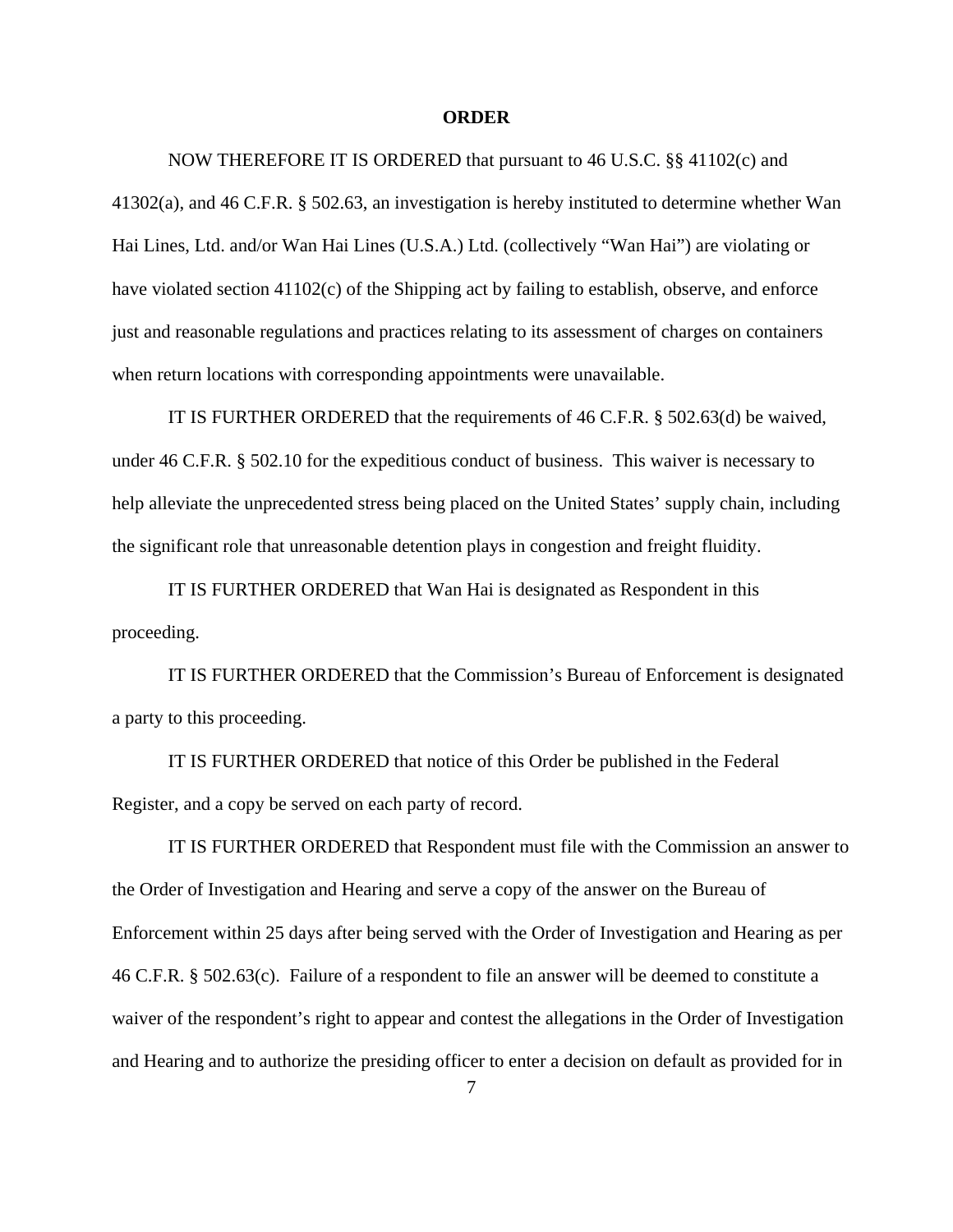46 C.F.R § 502.65. Well pleaded factual allegations in the Order of Investigation and Hearing not answered or addressed will be deemed to be admitted.

IT IS FURTHER ORDERED that this matter be assigned for hearing before an Administrative Law Judge of the Commission's Office of Administrative Law Judges at a date and place to be determined by the Administrative Law Judge in compliance with Rule 61 of the Commission's Rules of Practice and Procedure, 46 C.F.R. § 502.61. This hearing shall include oral testimony and cross-examination at the discretion of the presiding Administrative Law Judge only after consideration has been given by the parties and the presiding Administrative Law Judge to the use of alternative forms of dispute resolution, and upon a proper showing that there are genuine issues of material fact that cannot be resolved on the basis of sworn statements, affidavits, depositions, or other documents or that the nature of the matters in issue is such that an oral hearing and cross-examination are necessary for the development of an adequate record.

IT IS FURTHER ORDERED that if violations of the Act are found, this proceeding shall determine whether civil penalties should be assessed against Respondent and, if so, in what amount.

IT IS FURTHER ORDERED that if violations of the Act are found, this proceeding shall determine whether a cease-and-desist order should be issued against the Respondent.

IT IS FURTHER ORDERED that persons having an interest in participating in this proceeding may file petitions for leave to intervene in accordance the Commission's Rules of Practice and Procedure, 46 C.F.R. § 502.68.

IT IS FURTHER ORDERED that all further notices, orders, and/or decisions issued by or on behalf of the Commission in this proceeding, including notice of the time and place of hearing or prehearing conference, shall be served on each party of record.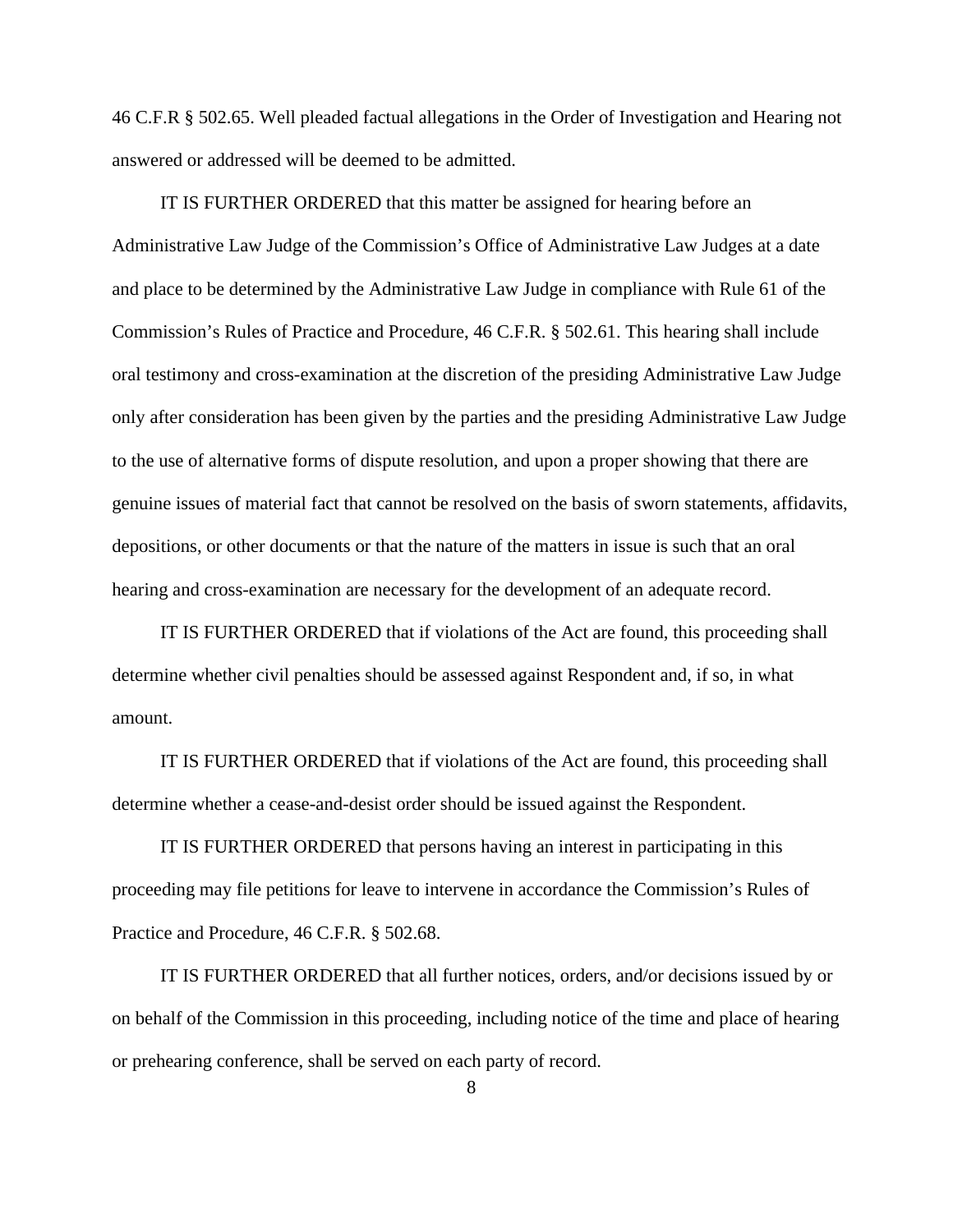IT IS FURTHER ORDERED that all documents submitted by any party of record in this proceeding shall be directed to the Secretary, Federal Maritime Commission, at Secretary@fmc.gov, in accordance with the Commission's Rules of Practice and Procedure, 46 C.F.R. § 502.113 and shall be served on each party of record.

IT IS FURTHER ORDERED that in accordance with the Commission's Rules of Practice and Procedure, that the initial decision of the Administrative Law Judge shall be issued within six months of the date of this order of investigation; and

IT IS FURTHER ORDERED that in accordance with Commission's Rules of Practice and Procedure, 46 C.F.R. § 502.10, the Administrative Law Judge retains the discretion to amend the procedural timelines in this proceeding to ensure the expeditious conduct of business; and

FINALLY, IT IS ORDERED that in accordance with the Commission's Rules of Practice and Procedure, 46 C.F.R. § 502.61, the final decision of the Commission shall be issued by 90 days from service of the Initial Decision.

By the Commission,

William Cody, **Secretary**